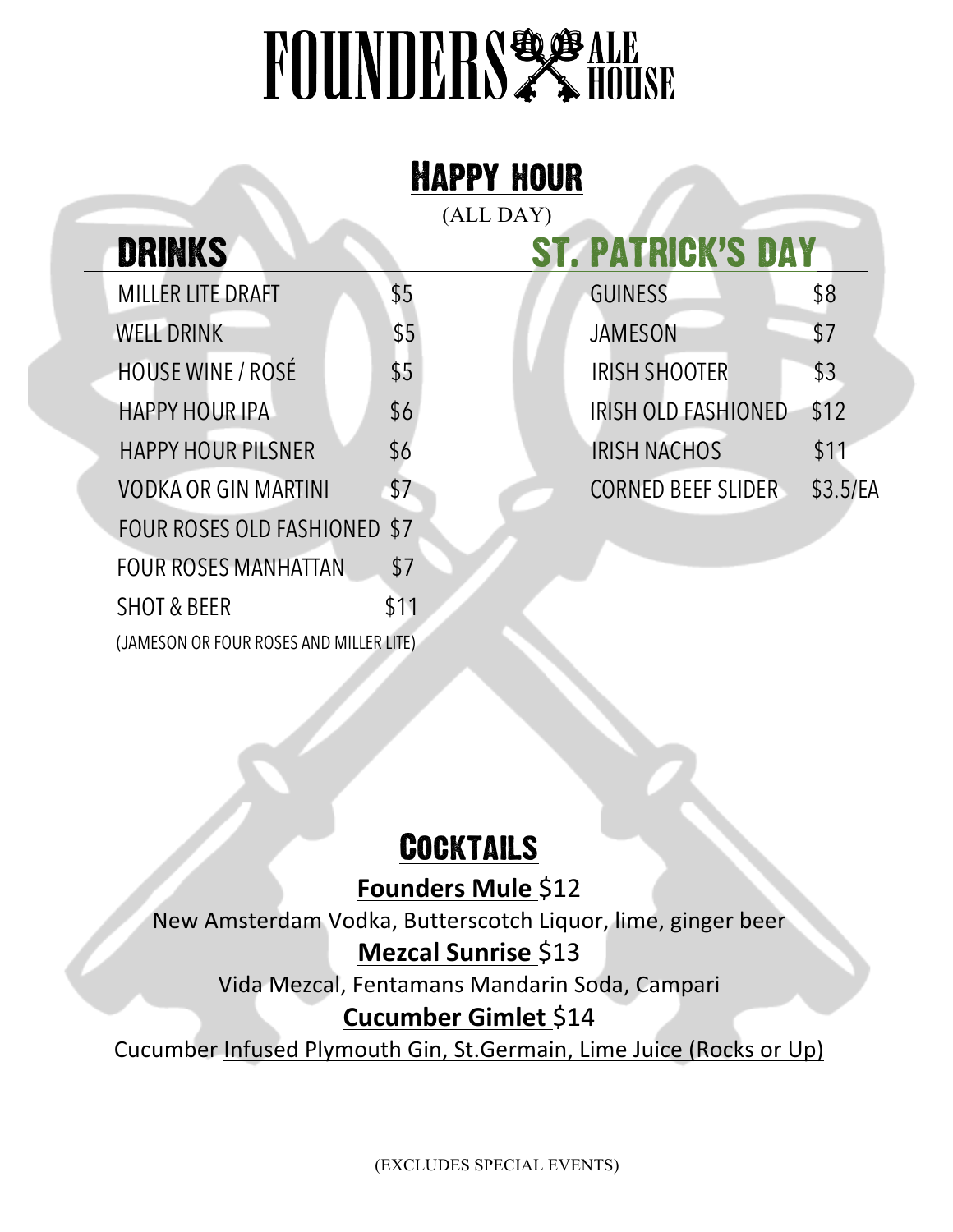## Beer List

## IPA / PA

**INDICA** –LOST COAST – IPA 6.2% // \$7.5 **CITRAHOLIC** - BEACHWOOD– IPA – 7.2% // \$8.5 **HAZY IPA**- MADEWEST– HAZY IPA - 7% // \$8.5 **CALI DAY**- TARANTULA HILL BREWING– IPA – 6.2% // \$9 **MAYBERRY**- EL SEGUNDO–IPA – 7.2% // \$8.5 **PALE ALE**- MADEWEST– PALE – 5.6% 16 OZ// \$8

## NOT IPA

**CHRONIC** - PIZZA PORT – AMBER 4.95% // \$7.5 **WHITE RASCAL** -AVERY – WHEAT 5.1% // \$8 **EL SULLY** – 21<sup>ST</sup> AMENDMENT –MEX STYLE LAGER 4.5% // \$7.5 **COFFEE PORTER** – SMOG CITY –PORTER 6% // \$9 **GOLDEN PILSNER** –FREMONT – PILSNER 4.5% // \$7.5 **LIGHT LAGER** –MADEWEST- LAGER 4.2% // \$7 **HEF LEPPARD** – BEACHWOOD –BAV. STYLE HEFE 5.1% // \$8 **VARYING FLAVOR** –COMMON –CIDER 6.5% // \$8 **SUN TRAP** – THREE WEAVERS – SESSION SOUR ALE 5.5% // \$8.5 **BRINEY MELON** – ANDERSON VALLEY – GOSE 4.2% // \$8.5 **MILLER LIGHT** – COLD BEER - //\$5.50

## **CANS**

**COORS BANQUET -**12OZ // \$3.50 **WILD BERRY -** TRULY–16 OZ // \$7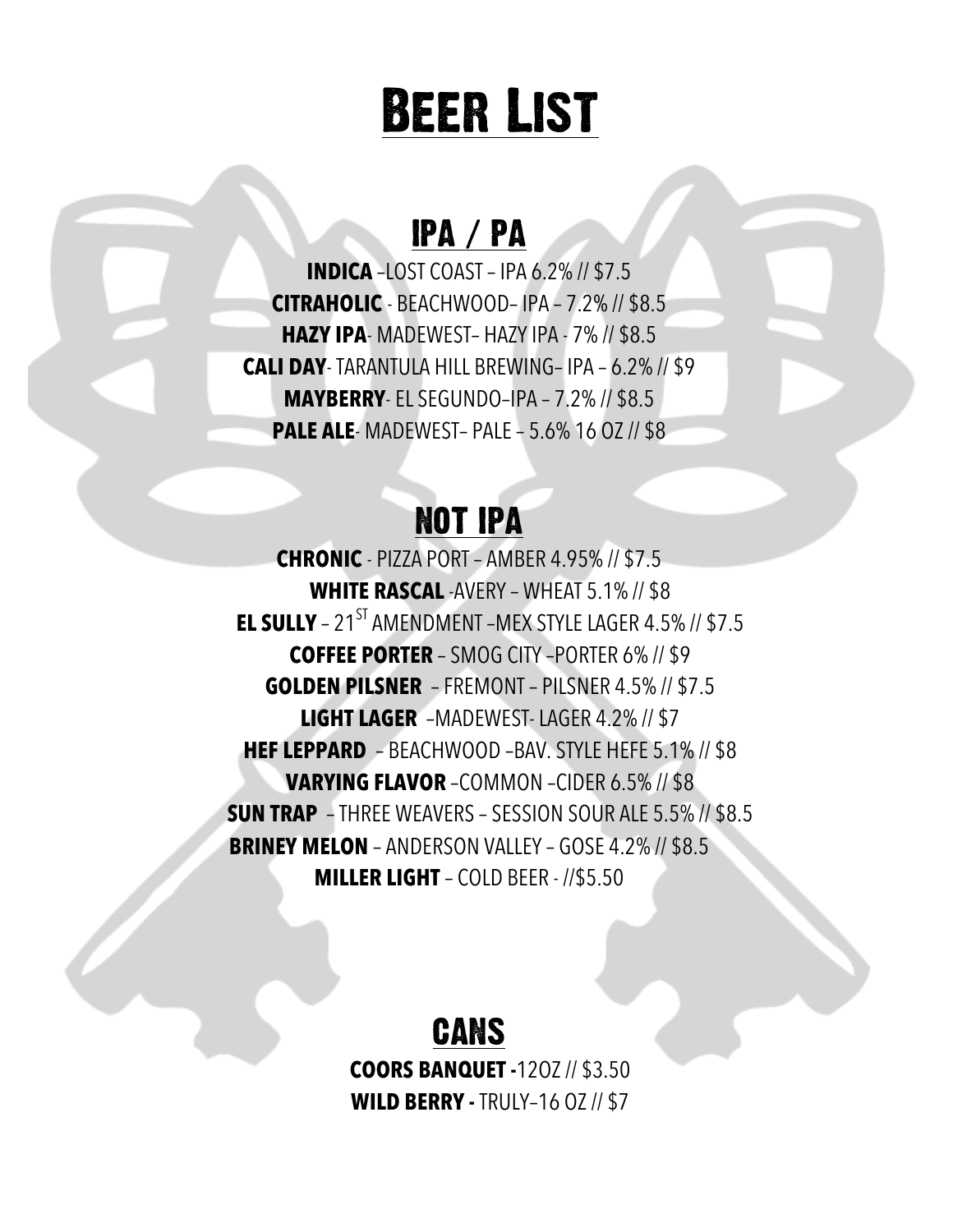## @FOUNDERSALEHOUSE FOUNDERS! **ZA HÖÜSE** SHARES

### FRIES, TOTS - \$7

(TOSSED ADD \$1): WHITE TRUFFLE PARMESAN, GARLIC PARMESAN, CAJUN, LEMON PEPPER, CARIBBEAN SPICE, OLD BAY OR SWEET SMOKE

#### WINGS *(*CHOOSE 2 SAUCES or RUBS)

#### CHICKEN WINGS 6PC \$12 10PC \$18 CAULIFLOWER WINGS (V) \$11

SERVED WITH HOUSE RANCH SERVED WITH VEGAN HOUSE RANCH

#### *SAUCES*

BUFFALO, SPICY BUFFALO, SWEET BABY RAYS© BAR-B-QUE, MANGO HABANERO,

GARLIC BUTTER PARMESAN, CHIPOTLE, MAPLE CHIPOTLE, TRUFFLE PARM

*RUBS*

CAJUN, LEMON PEPPER, SWEET SMOKE, OLD BAY©

#### ONION RINGS (V) 8

HOMESTYLE ONION RINGS SERVED WITH KETCHUP

#### NACHOS 13 (ADD CHICKEN OR BEEF  $+$ \$3)

HOUSE MADE TORTILLA CHIPS, SHREDDED CHEESE BLEND, BLACK BEANS, JALEPENO, PICO DE GALLO, CILANTRO AND SOUR CREAM

#### VEGAN CORN DOGS (V) 13

HOME MADE SWEET CORN BATTER, SOY FREE FRANKFURTER, MUSTARD, KETCHUP AND VEGAN RANCH

#### CLASSIC SLIDERS 13

ALL BEEF PATTY, ARUGULA, TOMATO, CARAMELIZE ONIONS, PROVOLONE, BLACK PEPPER AIOLI ON BRIOCHE

#### **VEGAN NACHOS 14 (V)**

HOUSE MADE TORTILLA CHIPS, VEGAN CHEESE BLEND, BLACK BEANS, JALEPENO, PICO DE GALLO, CILANTRO AND SOUR CREAM

#### FRIED CHICKEN SLIDERS 13

3 FRIED CHICKEN SLIDERS – REGULAR, BUFFALO OR SPICY AVAILABLE

#### CHICKPEA SLIDERS (V) 13

3 HOME MADE CHICKPEA PATTYS, HOUSE MADE TATZIKI, TOMATO, ROMAIN ON VEGAN BRIOCHE.

#### VEGAN TACOS (V) 13